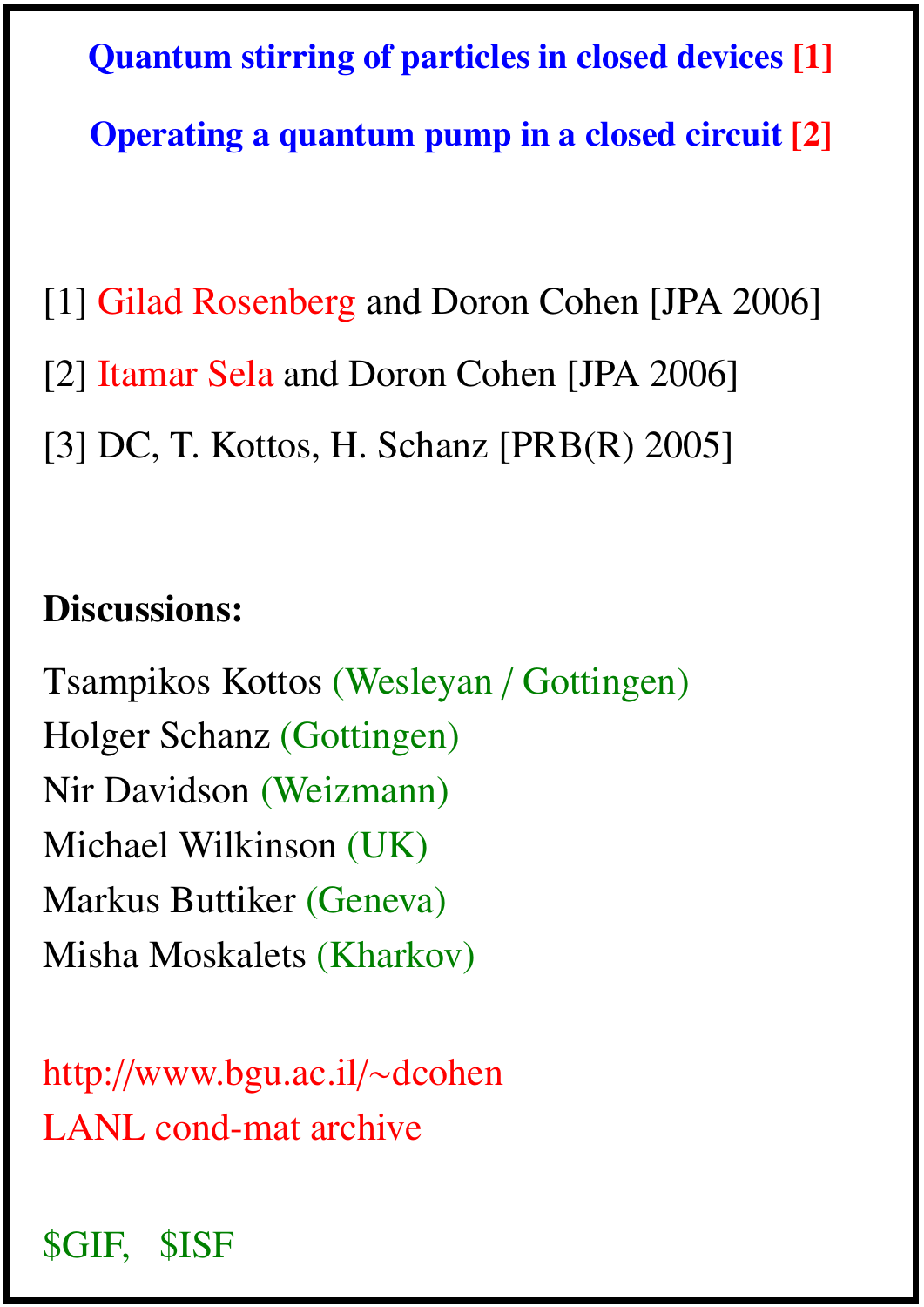## Let us go wireless



[Courtesy of Amir Yacoby]

We would like to induce current in a closed device (no leads), even if the the particles have no charge.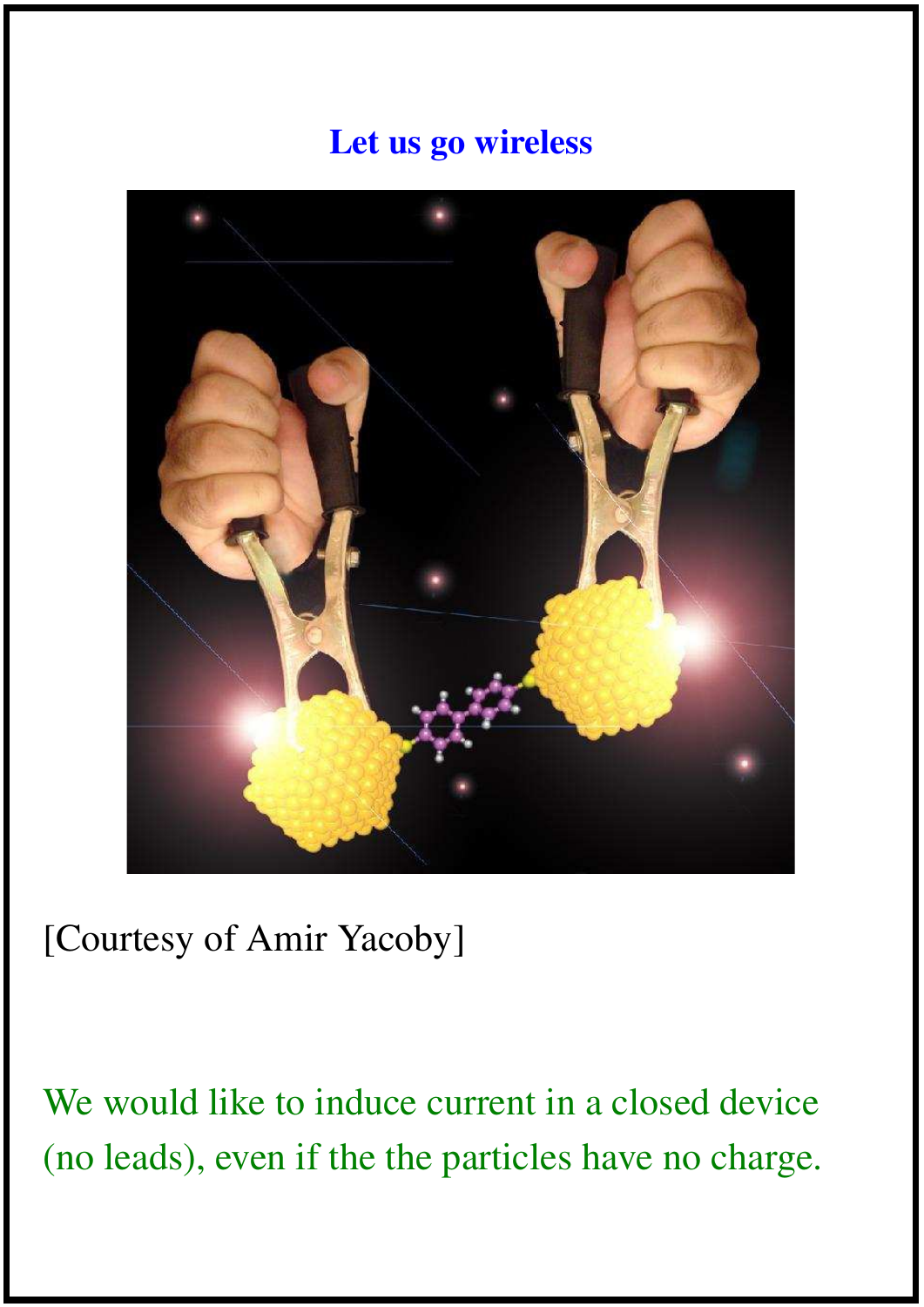## Driven Systems

Non interacting "spinless" electrons.

Held by a potential (e.g. AB ring geometry).  $H = H(r, p; X_1(t), X_2(t), X_3(t))$  $X_1, X_2$  = shape parameters  $X_3 = \Phi = (\hbar/e)\phi =$  magnetic flux

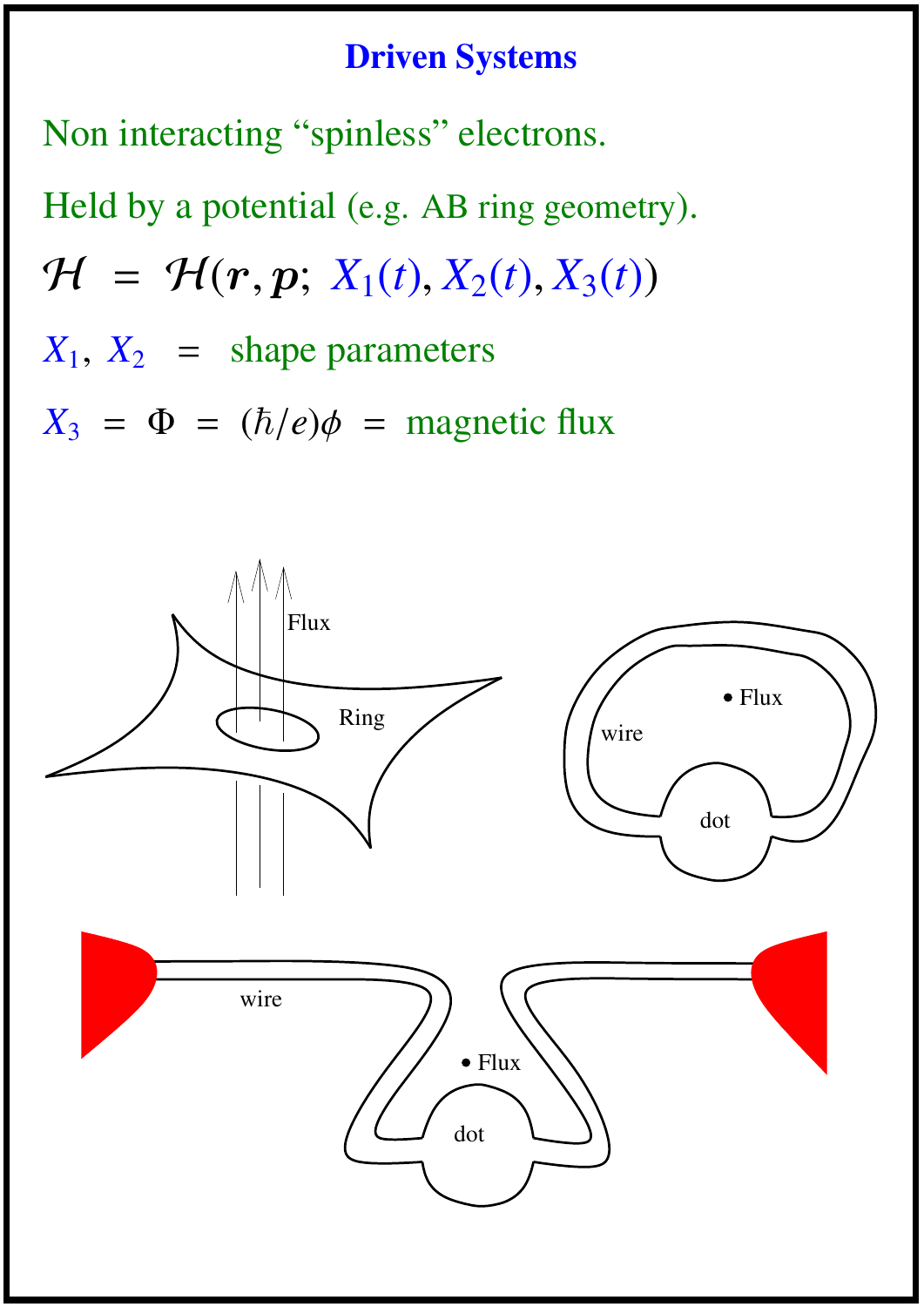#### "Ohm law"

For one parameter driving by EMF

*I* =  $G^{33} \times (-X_3)$ *dQ* =  $-G^{33} dX_3$ 

# For driving by changing another parameter

$$
I = -G^{31} \dot{X}_1
$$
  

$$
dQ = -G^{31} dX_1
$$

$$
\tilde{z} = \frac{1}{2} \left( \frac{1}{2} \right)^2
$$

## For two parameter driving

$$
I = -G^{31}\dot{X}_1 - G^{32}\dot{X}_2
$$
  

$$
dQ = -G^{31} dX_1 - G^{32} dX_2
$$
  

$$
Q = -\oint G \cdot dX
$$

### and in general

$$
\langle F^k \rangle = - \sum_j G^{kj} \dot{X}_j
$$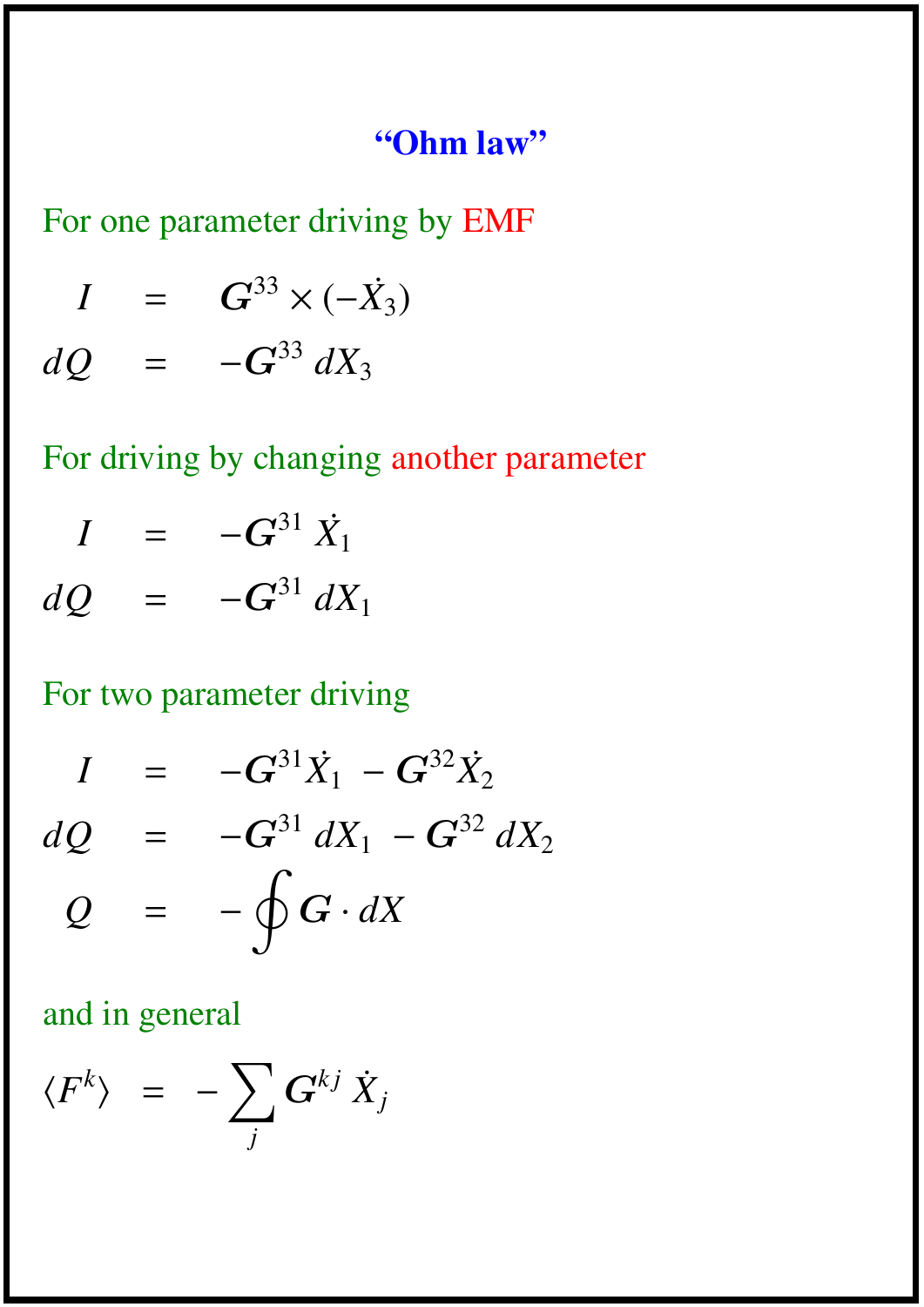# The Kubo formula approach [DC, PRB 2003]

$$
\langle I \rangle = -G\dot{X}
$$

$$
G = \int_0^\infty K(t) t dt
$$

$$
G = \varrho(E_F) \int_0^\infty C(t) dt
$$

$$
G = \sum_{n} f(E_n) \sum_{m(\neq n)} \frac{2\hbar \text{Im} [I_{nm} \mathcal{F}_{mn}]}{(E_m - E_n)^2 + (\Gamma/2)^2}
$$

$$
G = \frac{e}{2\pi i} \text{trace} \left( P_A \frac{\partial S}{\partial x_j} S^{\dagger} \right)
$$

$$
K(t) = \frac{i}{\hbar} \langle [I(t), \mathcal{F}(0)] \rangle_{F}
$$
  

$$
C(\tau) = \frac{1}{2} (\langle I(t) \mathcal{F}(0) \rangle_{E} + cc)
$$

$$
\mathcal{F} = -\frac{\partial \mathcal{H}}{\partial X}
$$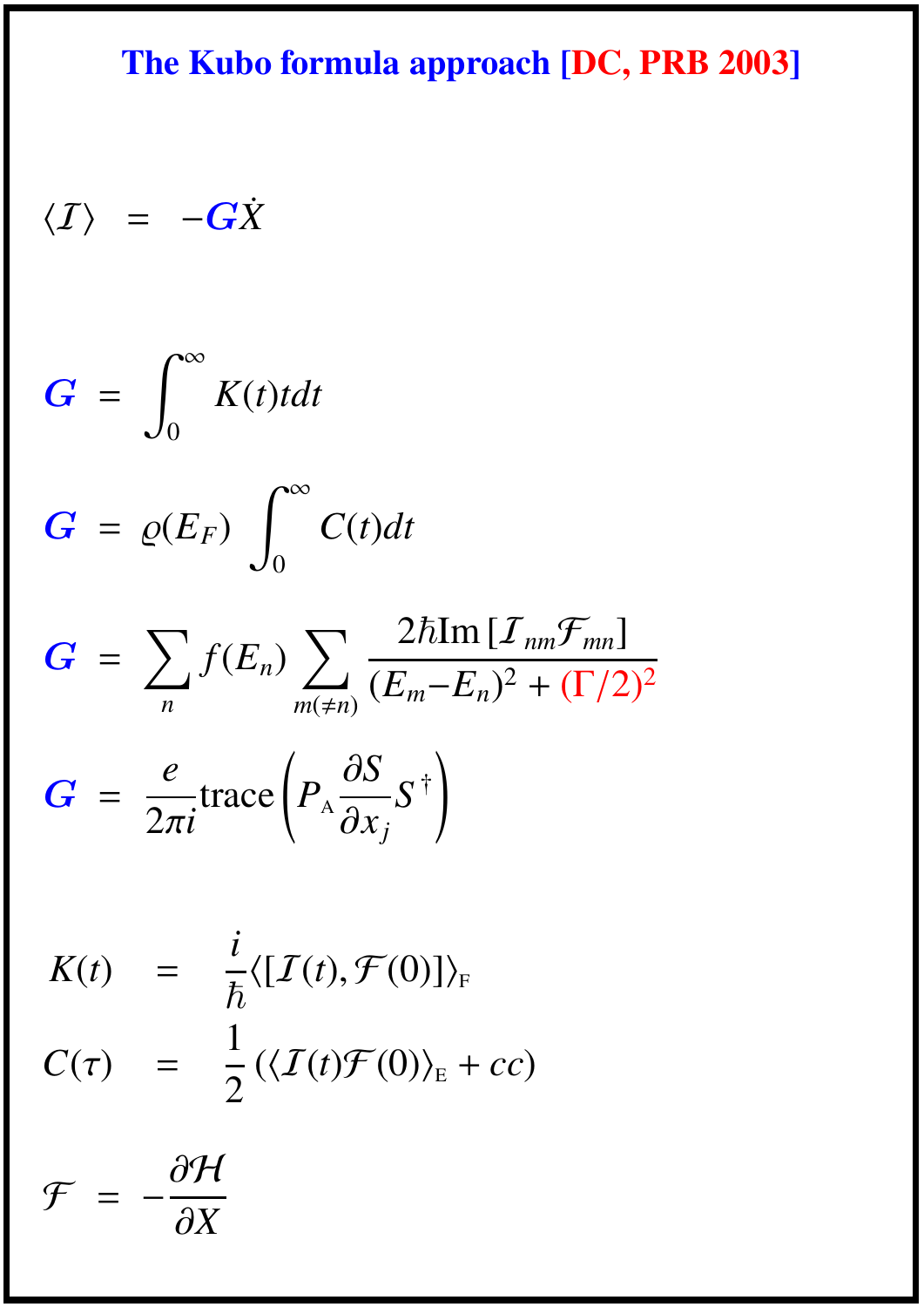How do we calculate *Q*

$$
Q = \oint_{\text{cycle}} I dt = - \oint (G^{31} dX_1 + G^{32} dX_2)
$$

$$
\vec{B} = (dX_2, -dX_1, 0) \n\vec{B} = (-G^{32}, G^{31}, 0)
$$

$$
Q = \oint \mathbf{B} \cdot d\vec{s} = \iint \sigma(X_1, X_2) dX_1 dX_2
$$



Note: BerryPhase =  $\oint \mathbf{A} \cdot d\vec{X}$  $\iota$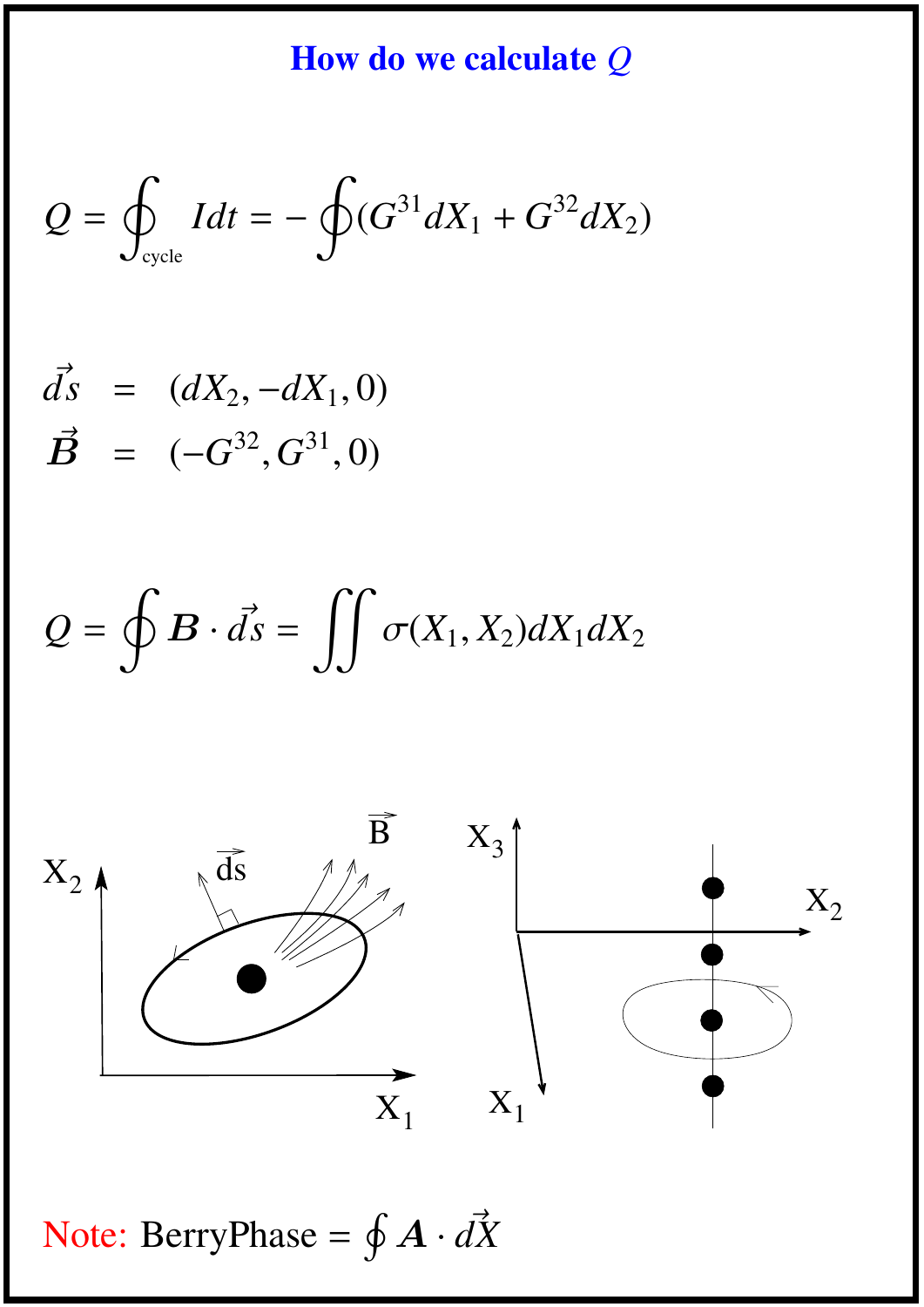#### Some references

#### Adiabatic transport and beyond

Thouless (PRL 1983) - Periodic arrays Avron, Sadun, Raveh, Zur (1988) - Networks with fluxes Berry, Robbins (JPA 1993) - Geometric magnetism Wilkinson (1988-1995) - Dissipation in the adiabatic regime DC (1999-2003) - Generalized Kubo approach to analyze closed driven systems

#### Open systems, *S* matrix formalism

The Landauer / Landauer-Buttiker formula (1970,1986) The Buttiker Pretre Thomas [BPT] formula (1994) Brouwer (1998) Avron, Elgart, Graf, Sadun - ... the snow plow pump Shutenko, Aleiner, Altshuler (PRB 2000) - quantization? Levinson, Entin-Wohlman, Wolfle (2000) - the double barrier pump

## Pumping / Stirring in closed systems

DC (2002-2003) - the Kubo approach + the double barrier pump DC (PRB-Rapid, 2003) - from closed to open systems Moskalets, Buttiker (PRB-Rapid, 2003) - the double barrier pump Sela, DC (JPA 2006) - the double barrier pump DC, Kottos, Schanz (PRE-Rapid, 2005) - the snow plow pump Rosenberg, DC (JPA 2006) - the snow plow pump, stirring Aunola, Toppari (PRB, 2003) - Cooper pair pumping Mottonen, Pekola, Vartiainen, Brosco, Hekking (2006) - Cooper pair pumping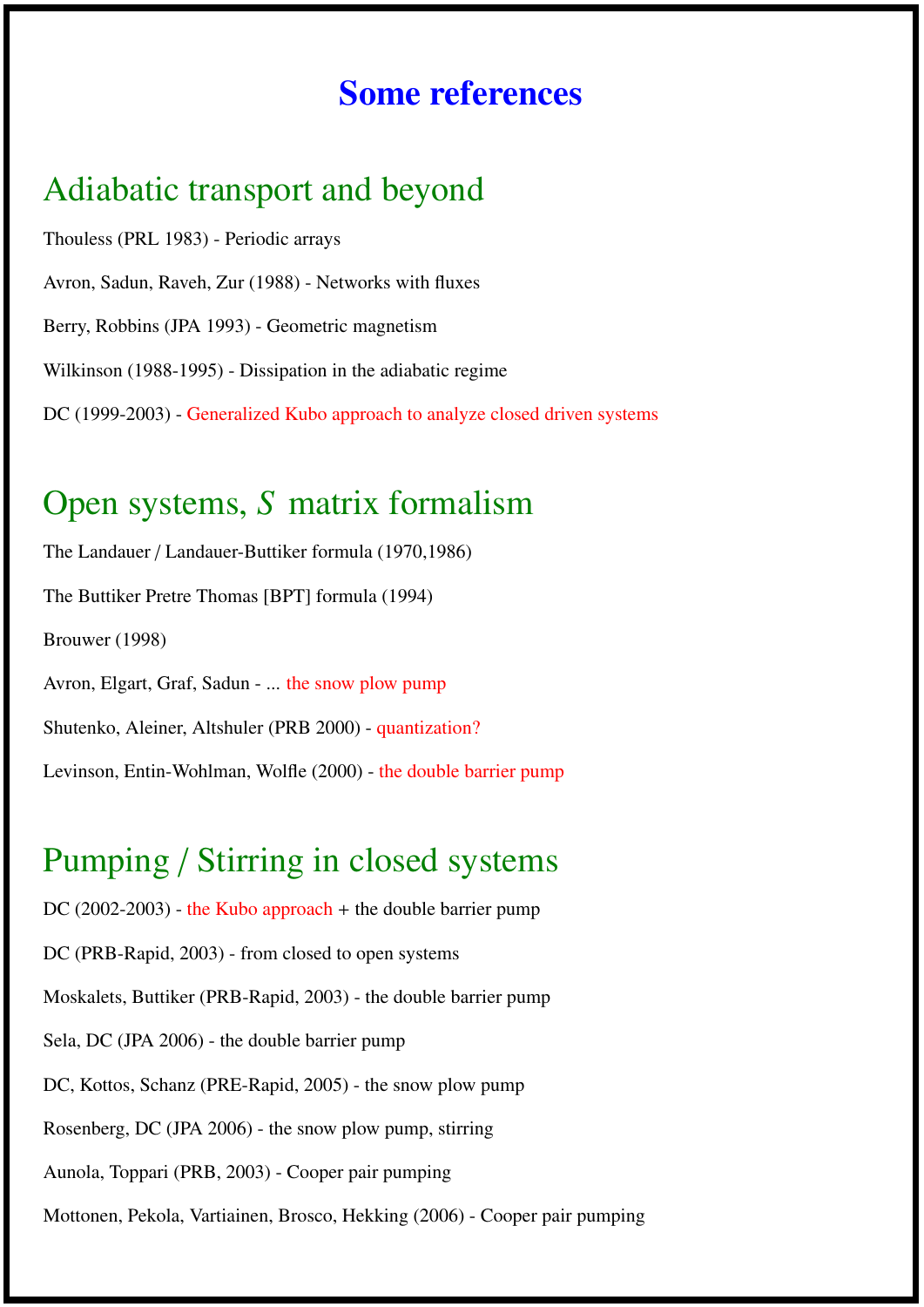## Operating a quantum pump in a closed circuit





 $Q = (1 - g_T)e$  ???





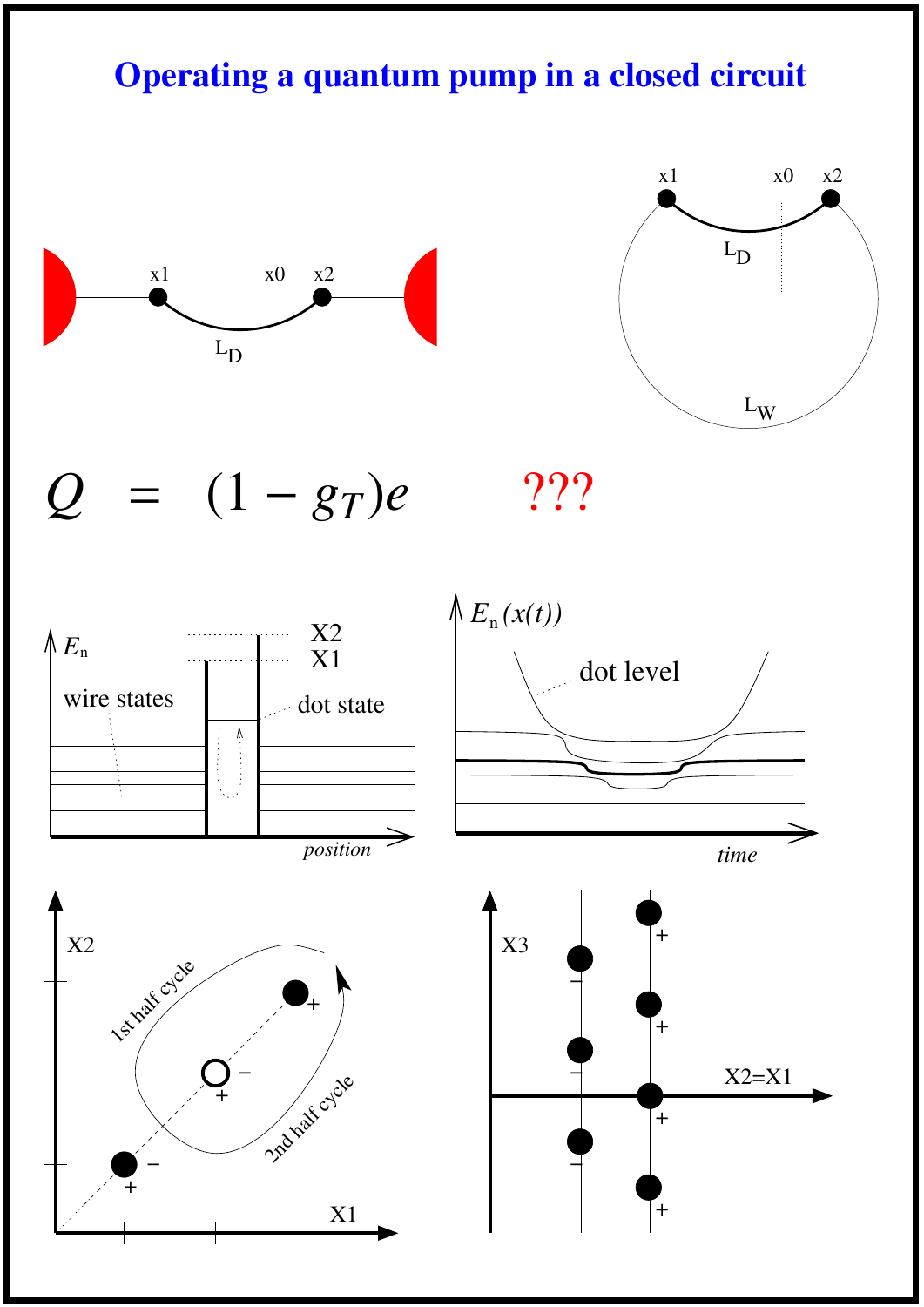

Two examples:  $n = 2992$  and  $n = 2993$  occupation:

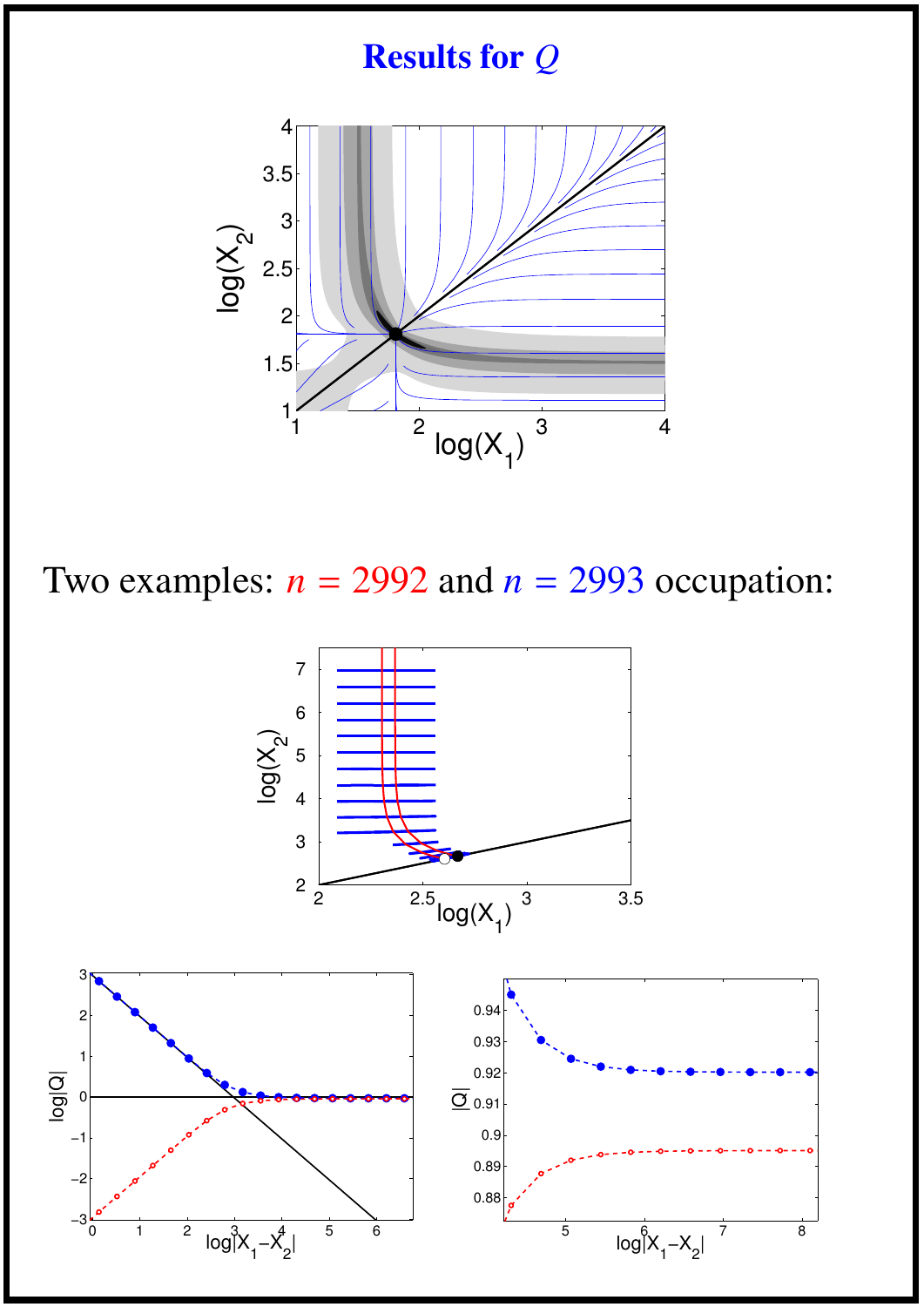### Formulas

$$
\mathcal{H} = \frac{1}{2m}\hat{p}^2 + X_1\delta(\hat{x} - x_1) + X_2\delta(\hat{x} - x_2)
$$

$$
I = \frac{e}{2m} (\hat{p}\delta(\hat{x} - x_0) + \delta(\hat{x} - x_0)\hat{p})
$$

$$
\mathcal{F} = -\frac{\partial \mathcal{H}}{\partial X_1} = \delta(\hat{x} - x_1)
$$

$$
B(X_1, X_2) = \frac{e_b^2 X^{(r)} x}{\left(\frac{4}{b}x^2 + y^2\right)^{3/2}}
$$

in the radial (*x*) direction

$$
Q = \int Bdy = \frac{eX^{(r)}}{x}
$$

 $x \equiv \text{scaled}(|X_1 - X_2|) \leq X^{(r)}$ *y*  $\equiv$  scaled(*X*<sub>1</sub>) + scaled(*X*<sub>2</sub>) = "gate voltage"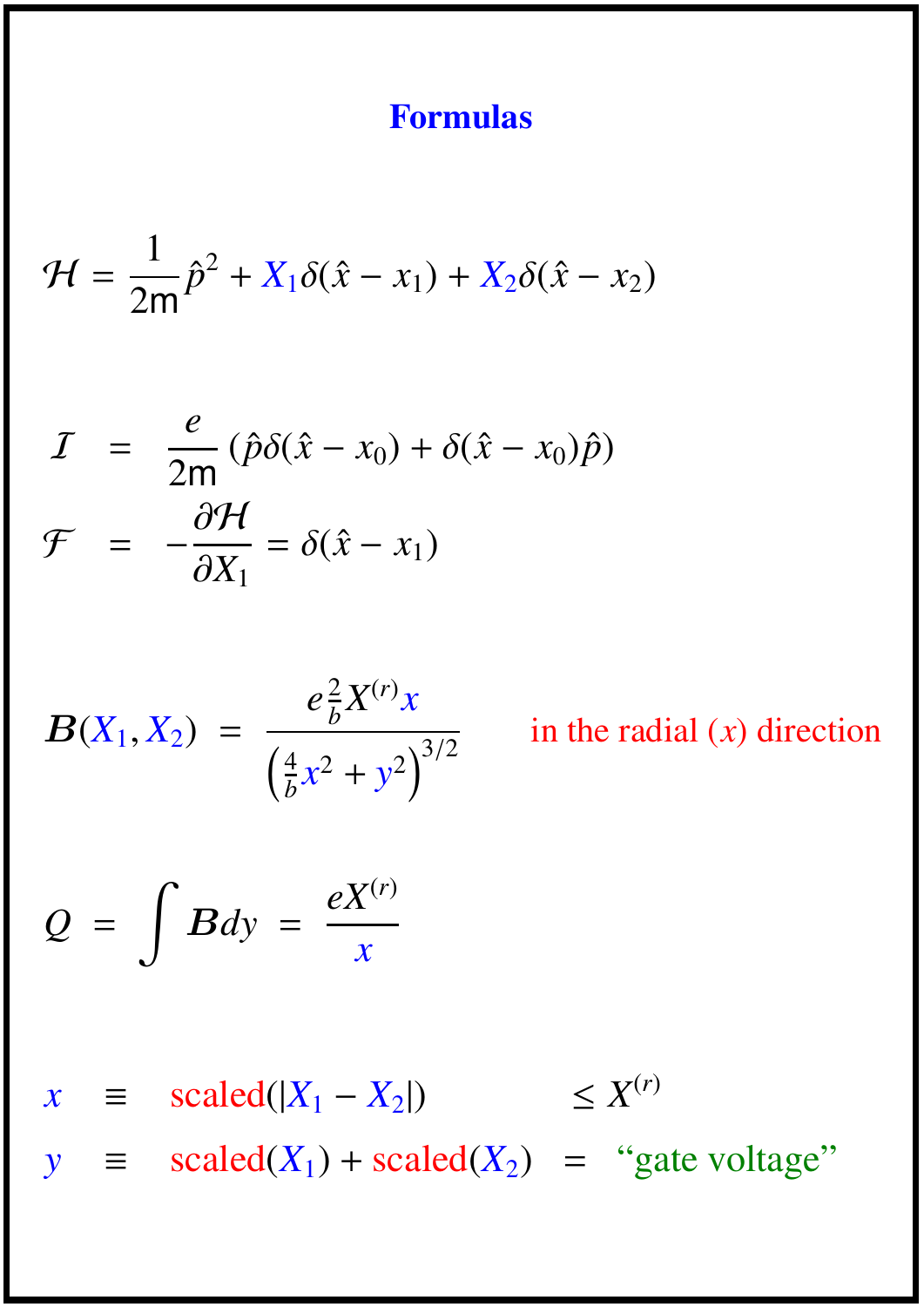# Quantum stirring of particles in closed devices

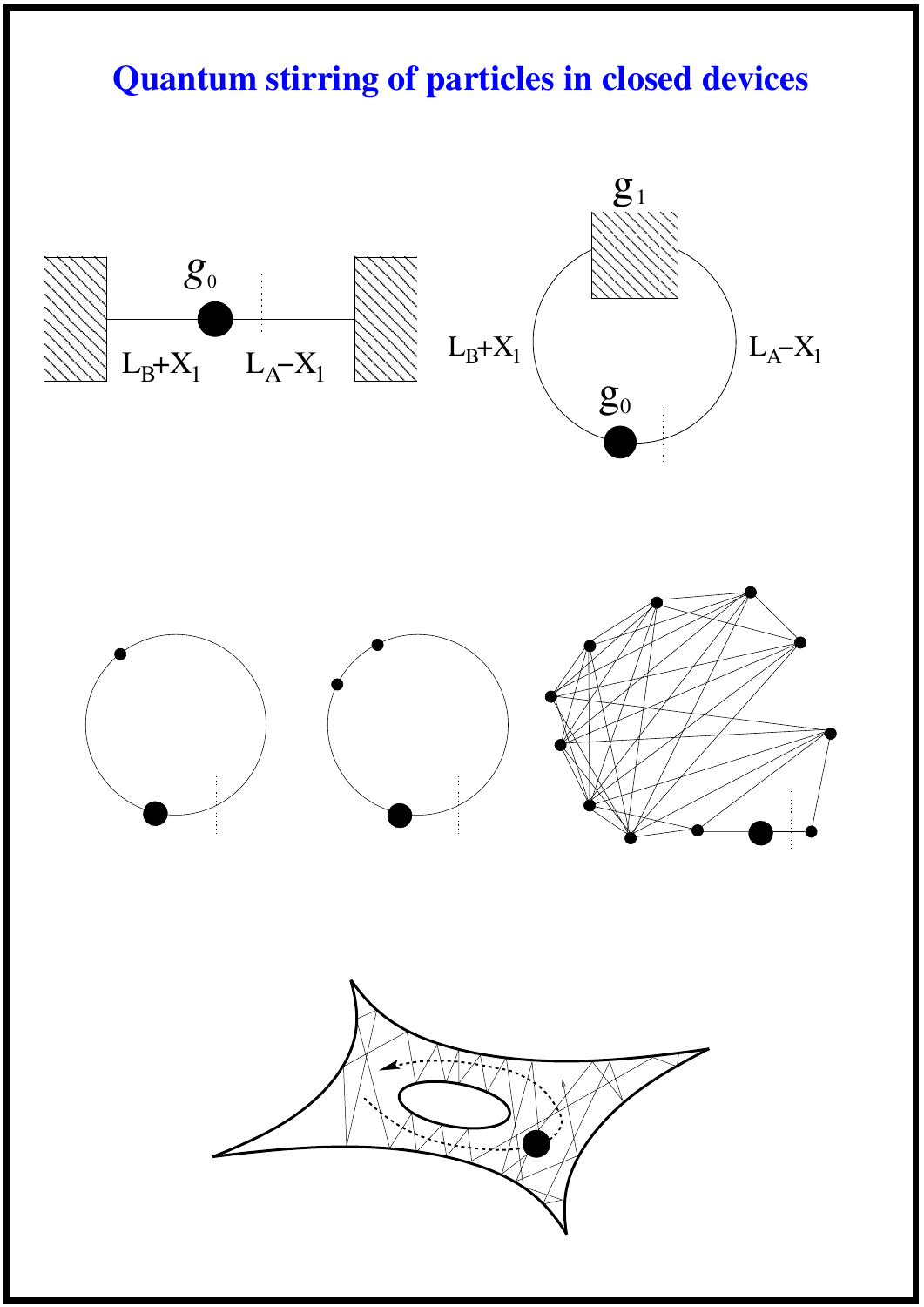# Stirring - "classical" reasoning



$$
dQ = (1 - g_0) \frac{e}{\pi} k_{\rm F} dX
$$



$$
dQ = \left[\frac{(1 - g_0)g_1^{cl}}{g_0 + g_1^{cl} - 2g_0g_1^{cl}}\right] \frac{e}{\pi} k_{\rm F} dX
$$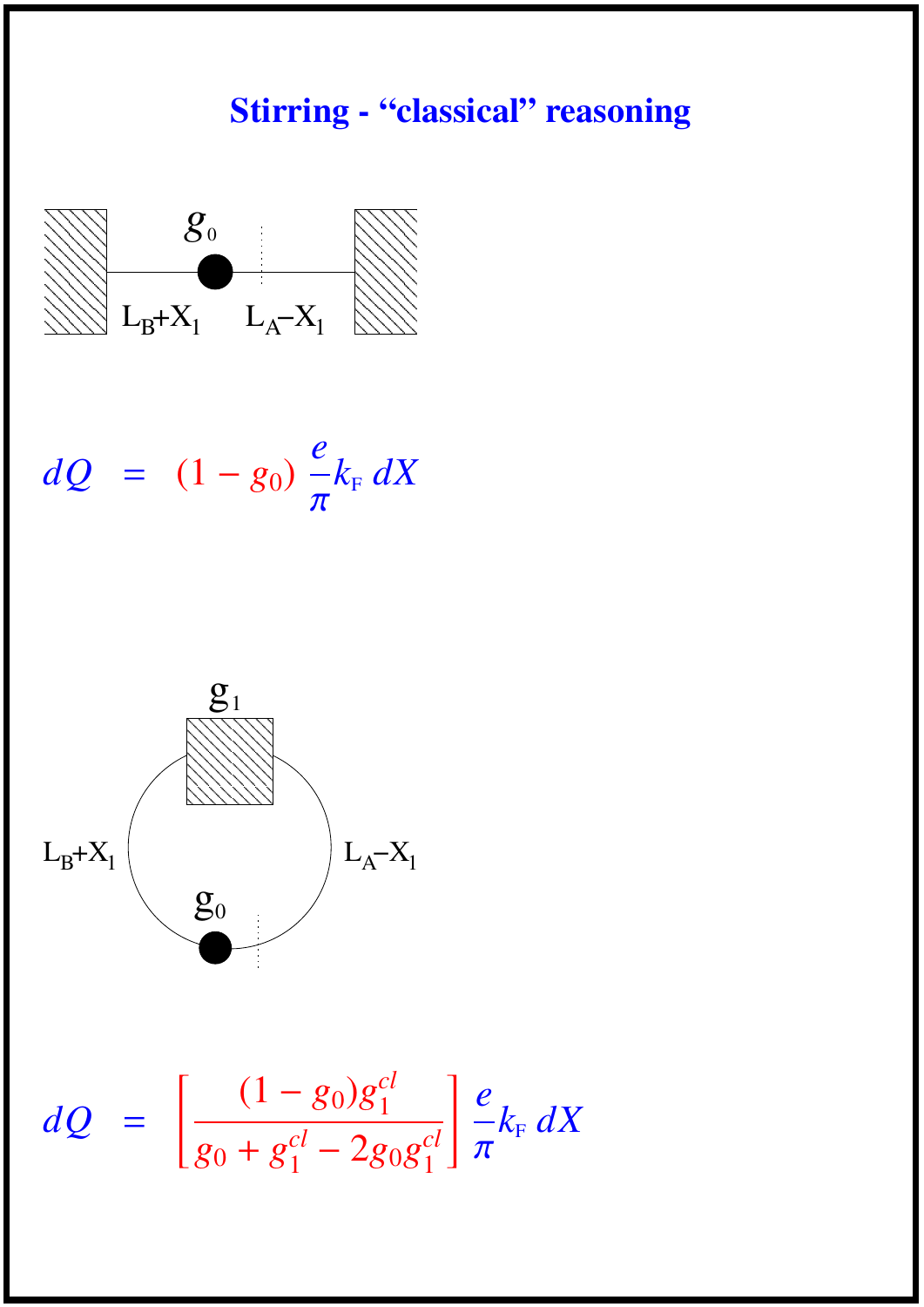# Quantum stirring and "pumping"



$$
Q = \left[\frac{(1 - g_0)g_1^{cl}}{g_0 + g_1^{cl} - 2g_0g_1^{cl}}\right] \frac{e}{\pi} k_{\rm F} \Delta X_1
$$

where

$$
g_0(X_2) = \left[1 + \left(\frac{m}{\hbar^2 k_{\rm F}} X_2\right)^2\right]^{-1}
$$





 $Q = (1 - g_0)$ *e* π

 $k_{\text{\tiny F}}$   $\Delta X_1$  for  $g_1^{cl}$ 1  $= 1/2$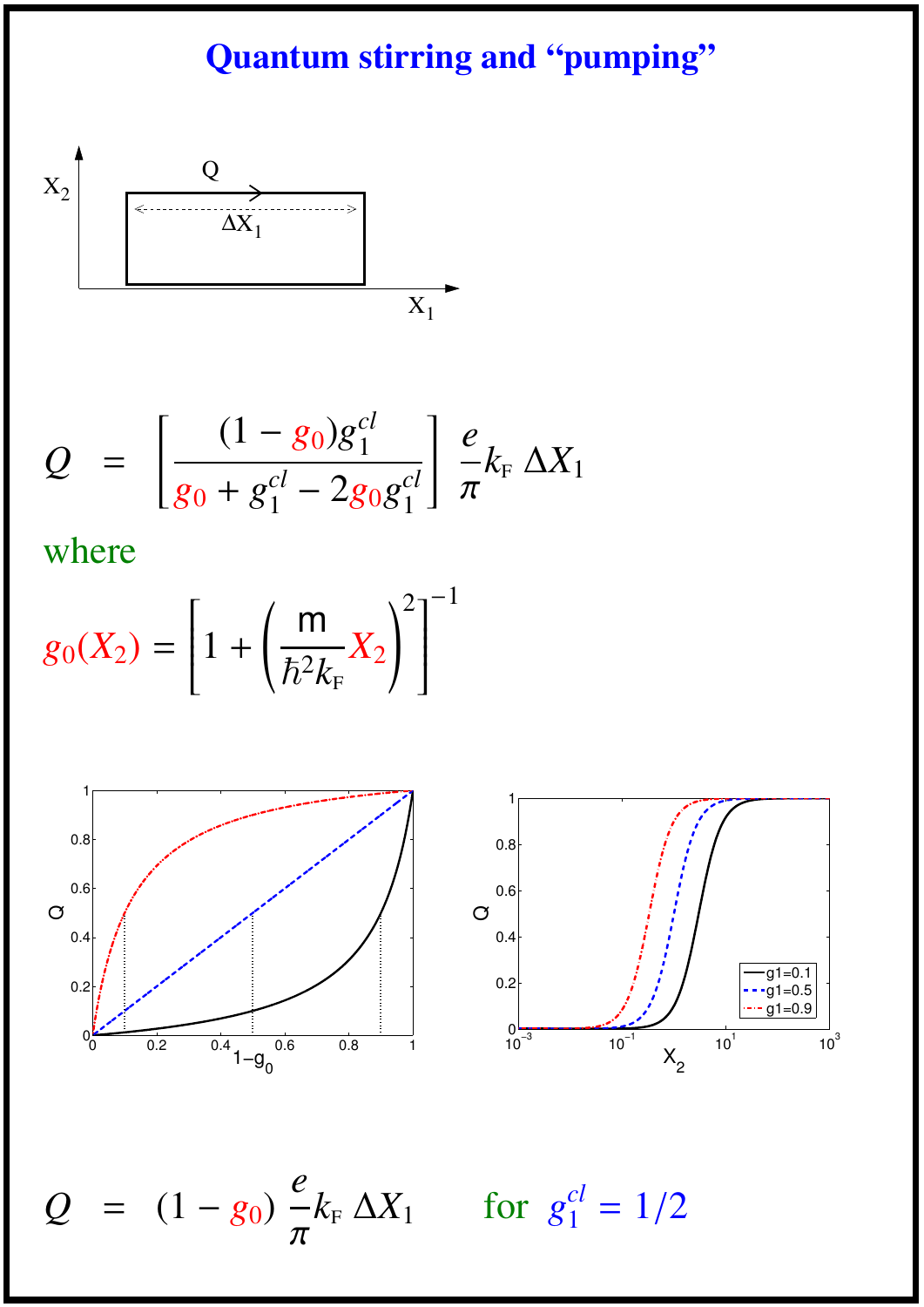# The "classical" distribution of Dirac chains



$$
\sigma(X_1, X_2) = -\frac{e\mathsf{m}}{\pi\hbar^2} \frac{2(1 - g_1^{cl})g_1^{cl}}{\left[1 + \left(\left(\frac{\mathsf{m}}{\hbar^2 k_F} X_2\right)^2 - 1\right)g_1^{cl}\right]^2} \left(\frac{\mathsf{m}}{\hbar^2 k_F} X_2\right)
$$

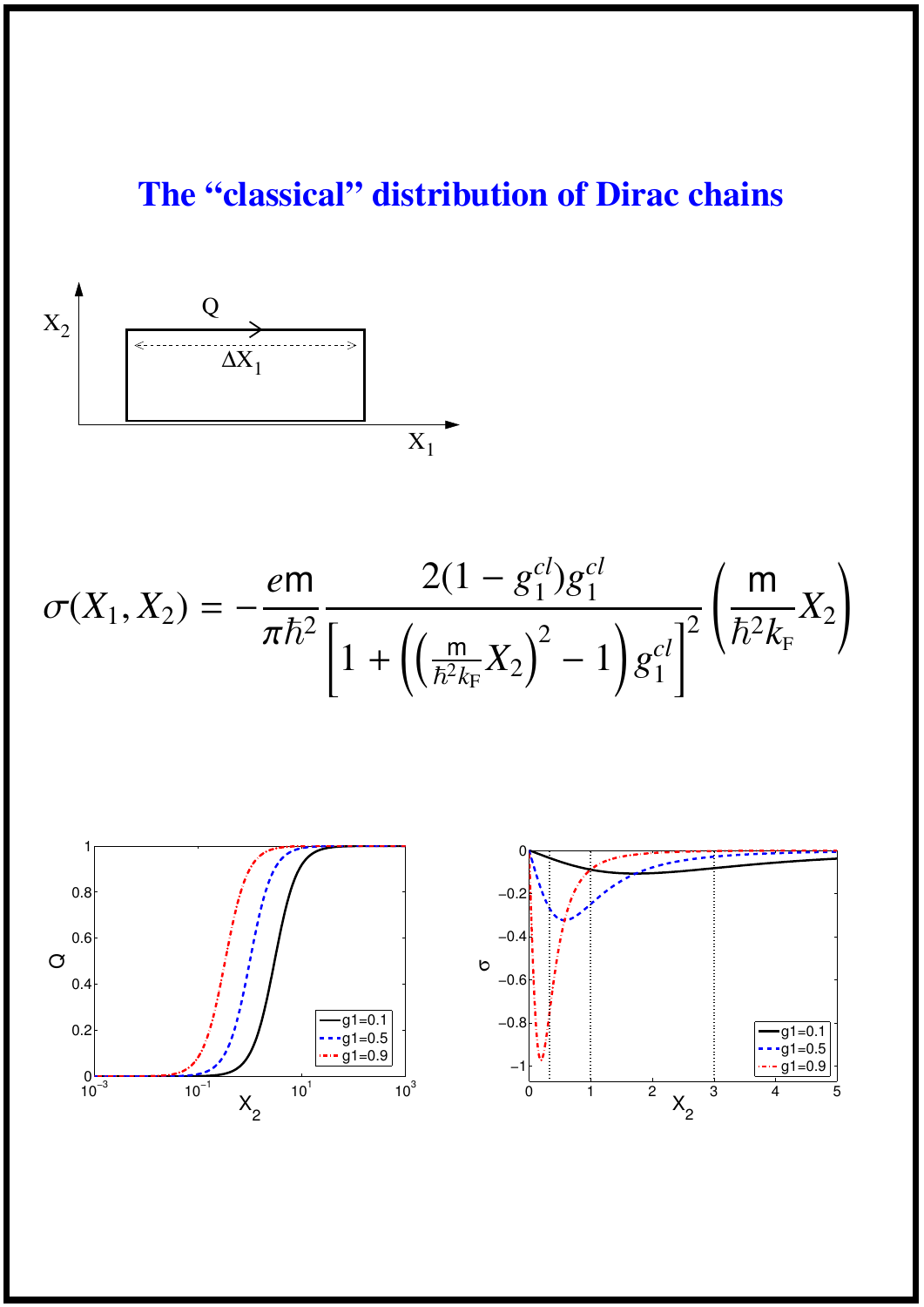### The quantum distribution of Dirac chains



*Q* ≈ *e*  $\Delta X_1$  $\lambda_{\text{\tiny E}}/2$ = *e*  $k_{\rm E}$ π  $\times$   $\Delta X_1$ 

Related: M. Hiller, T. Kottos and DC, quantum pumping / stirring of BEC (2007).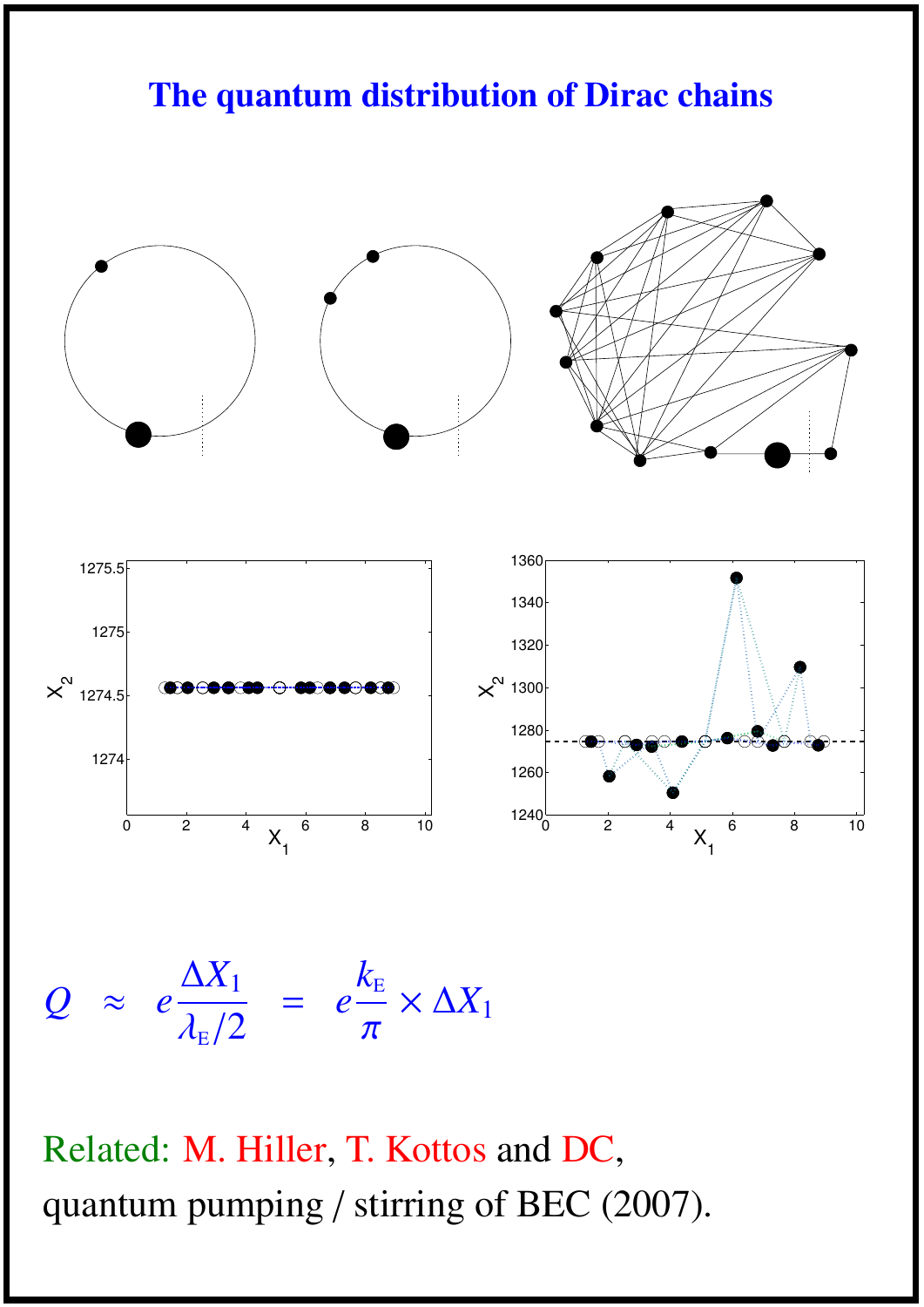## The dependence of *Q* on *X*<sup>2</sup>

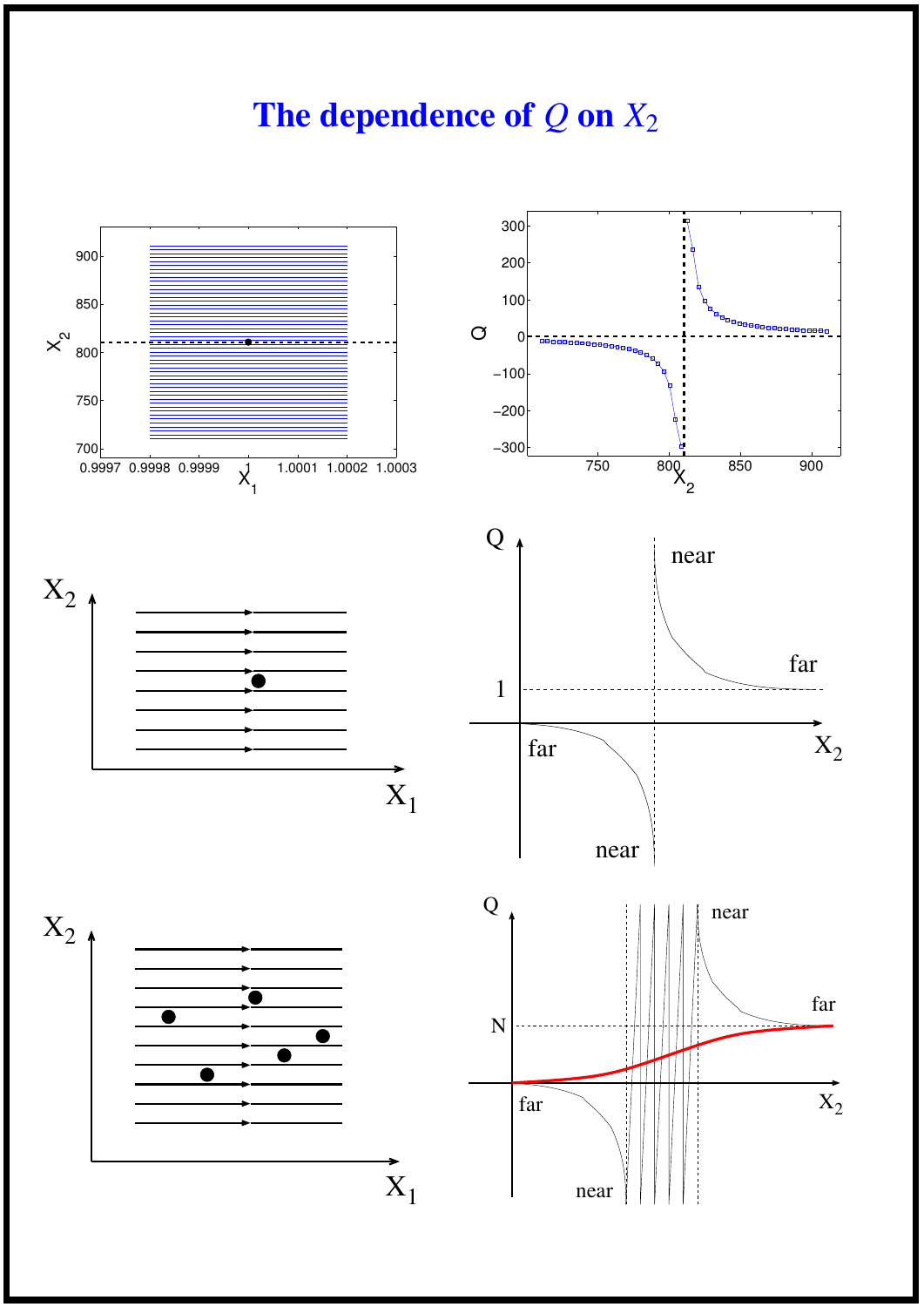# Remark on dissipation



- There is a stationary solution.
- There is no dissipation.
- Pumping:  $g_0$  does not matter



- There is no stationary solution.
- There is dissipation.
- Pumping:  $g_0$  does matter